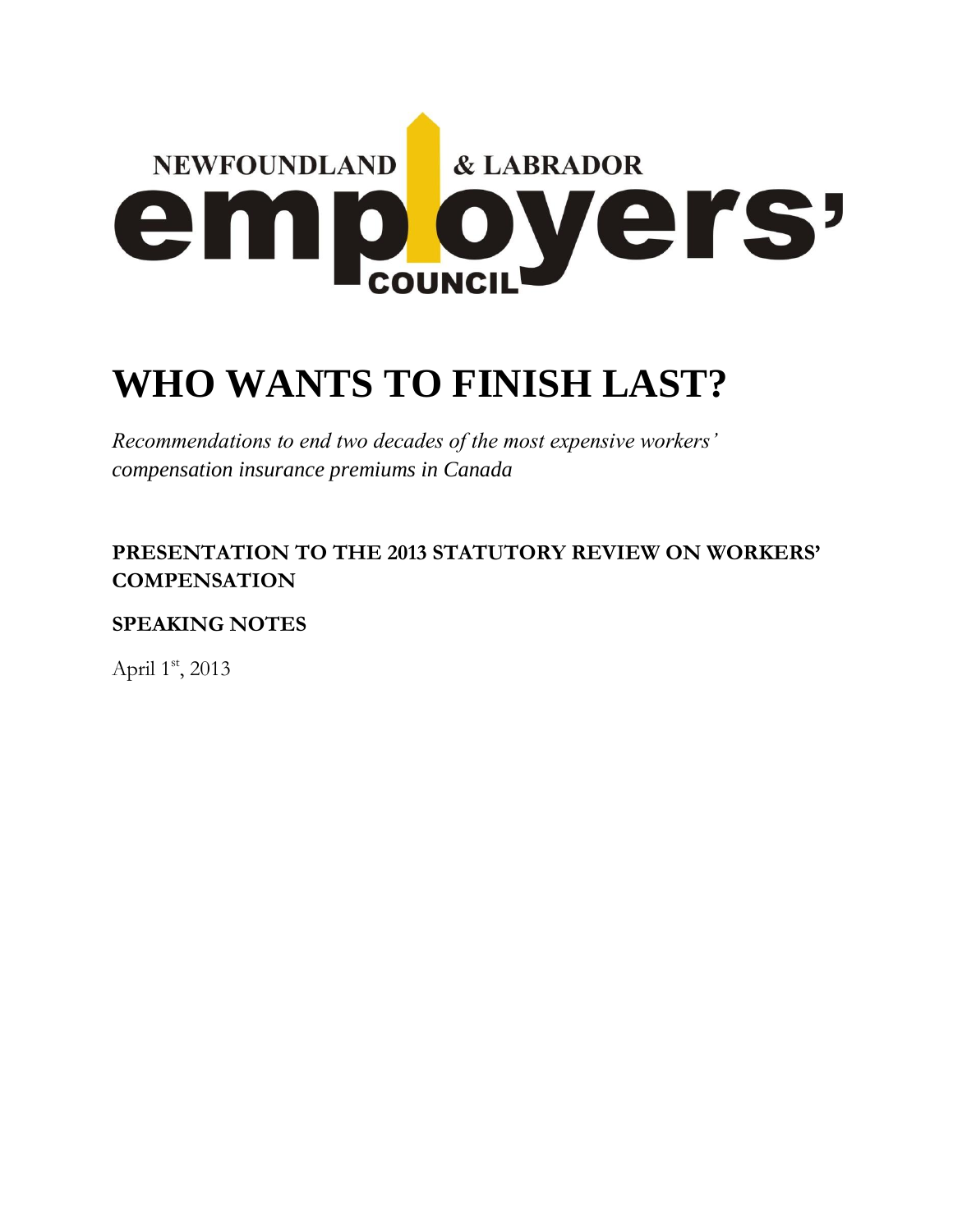Good morning. My name is Richard Alexander, Executive Director of the NL Employers' Council.

I am speaking today on behalf of the members of the employer's council, and with the support of many of the other business associations in the province. The reason that you have seen so much of me lately is that worker's compensation is one of the most important issues facing our membership.

Over the last few years, the NLEC has launched the single biggest lobby of the organization's history – to draw attention to some significant issues facing our worker's compensation system in this province.

Worker's Compensation is an entirely employer funded, no fault insurance system.

Workers compensation is an important system -- but in Newfoundland & Labrador the cost of this system is excessive.

Newfoundland & Labrador has had the highest worker's compensation employer insurance premiums of any province in the country for two decades.

#### **SLIDE**

Between 2000 and 2012 employers in NL have paid anywhere from 33-89% higher than the Canadian average.

Currently, employers in this province pay 42% higher than the Canadian average.

In 2013, all Newfoundlanders & Labradorians should expect better.

In September, the NLEC released a study conducted by award winning economist Dr. Morley Gunderson, Professor at the Centre for Industrial Relations and the Department of Economics at the University of Toronto. Gunderson studied the impact these worker's compensation premiums are having on our province. Gunderson's concluding comment was: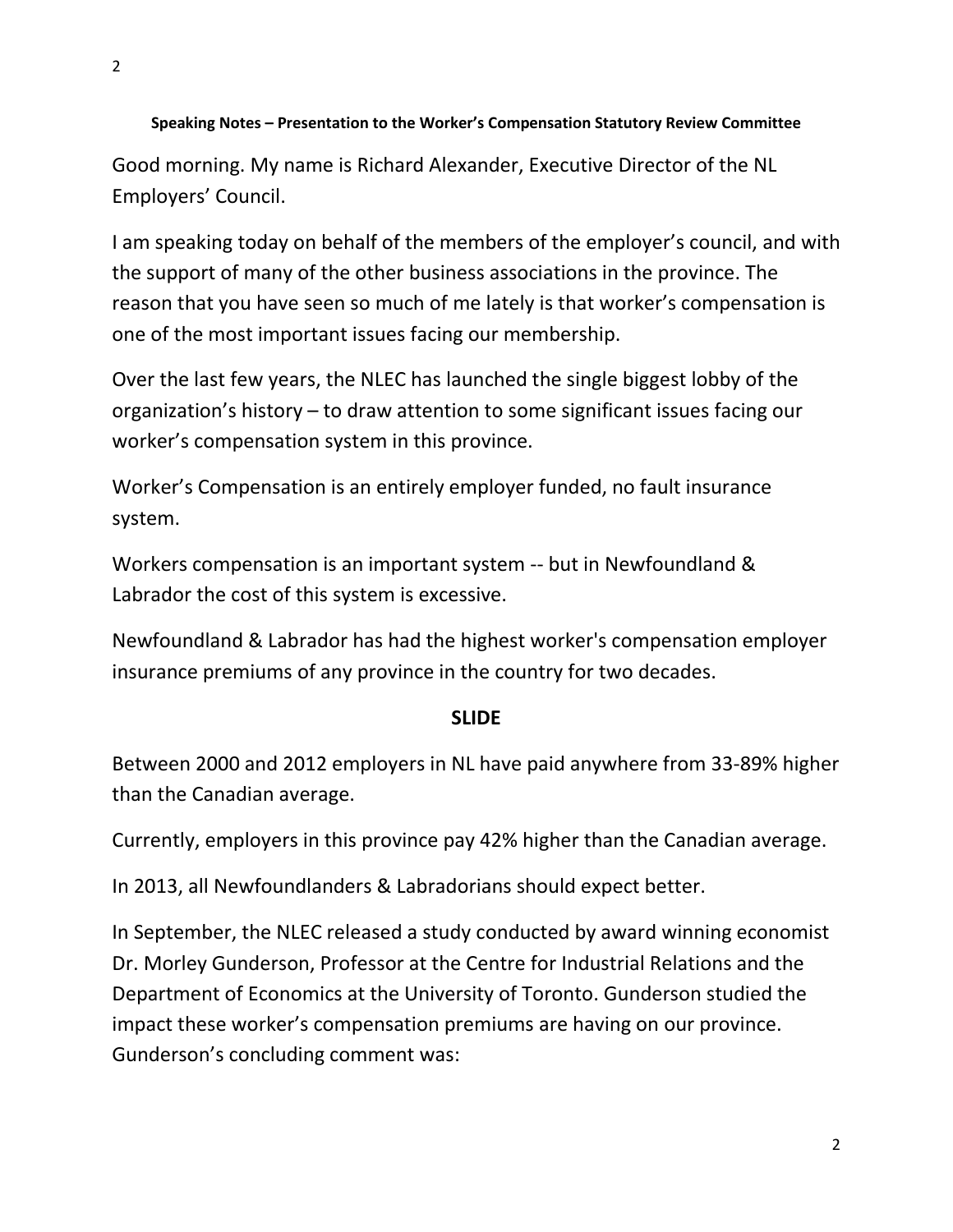"Newfoundland and Labrador is perched on the opportunity for a permanent transition from a 'have-not' economy to a 'have' economy given the new developments that are occurring.

Reforming the workers' compensation system will be important in that transition not only in its own right, but also because of the signal it will send to perspective employers and the job creation associated with that signal. There seems no better time for action in this important area."

Why would Gunderson say this?

After studying the 20 year history of the worker's compensation system in this province, Gunderson called our Worker's Compensation premiums "excessive" and said that the inability to control these excessive costs gives our province the reputation of being "unfriendly" to business opportunities.

These excessive regulatory costs negatively impact not just employers but they cause Newfoundland & Labrador communities to suffer from lost investment opportunities and the jobs associated with those investments.

Gunderson said that having workers' compensation costs that are out-of-line with those of other jurisdictions serves as a signal that a province is unable to contain its costs in this area, and therefore, that they may not be able to contain them in other areas.

We are competing in a global economy and internal efficiency is a precondition to be competitive externally.

Newfoundland & Labrador's systems must be efficient and promote productivity.

This system tarnishes our reputation as a province and is holding us back.

In fact, in his study, Gunderson quantified what the effect would be three years after bringing our worker's compensation premiums down to just the Canadian average.

**SLIDE**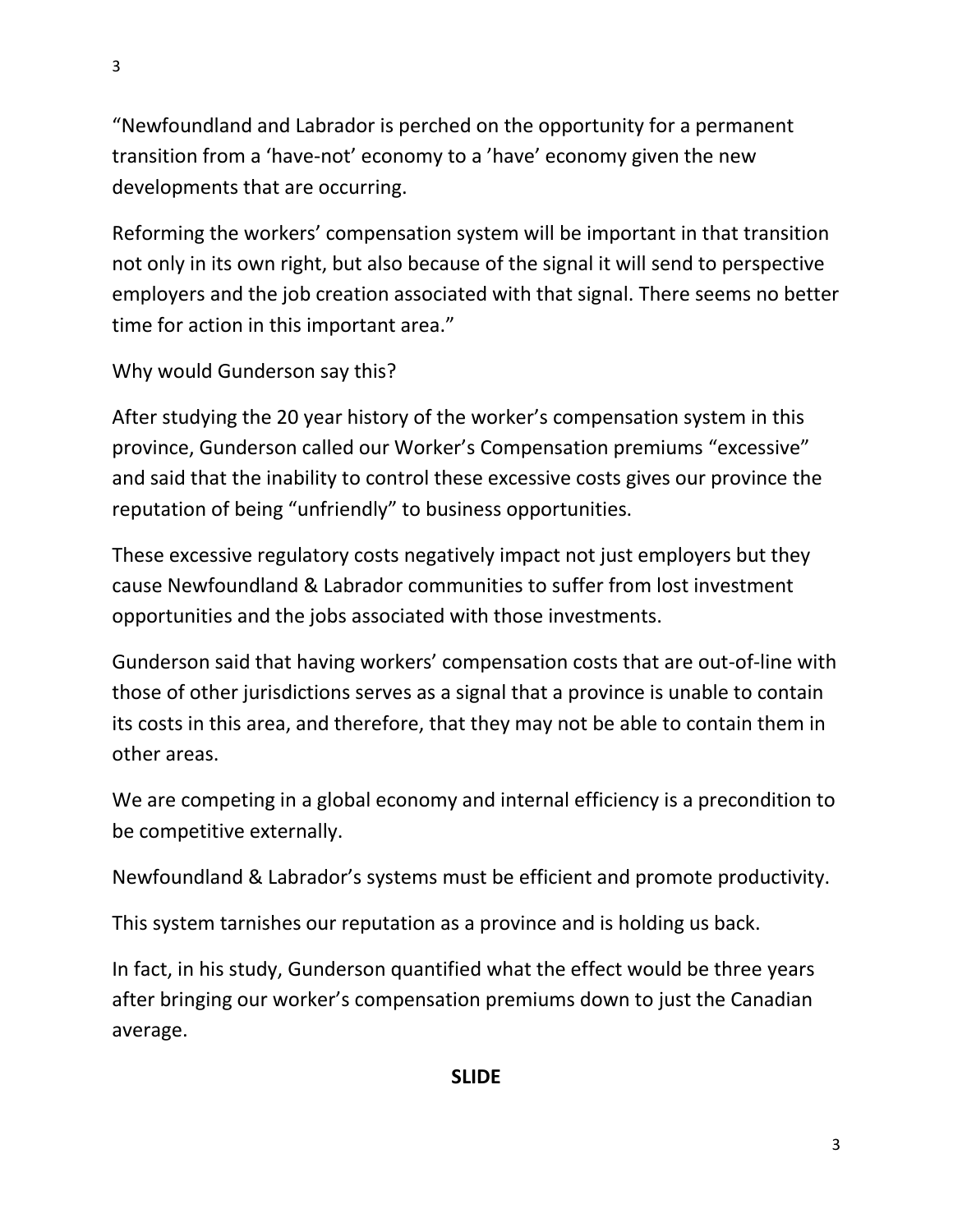He found multiple positive impacts, three most significant are:

- 60.6 million increase in investment
- The creation of nearly 2000 new jobs
- And a \$330 million increase in GDP
- All this for just being average.

Imagine then, what the impact has been on our province of 20 years of these high premiums.

Despite these high costs, Newfoundland & Labrador is one of only 4 jurisdictions in Canada whose Worker's Compensation system is underfunded. This means the benefits that are currently being promised to injured workers are not secure, even with the highest premiums in the country over the last two decades.

This Statutory Review MUST focus on bringing the cost of the system in line with the Canadian average, and securing payment of worker's compensation benefits for injured workers.

During the last 20 years there have been multiple attempts to make the system financially secure and provide employers with competitive insurance premiums.

We have been through four statutory reviews, multiple WHSCC strategic plans and numerous consultations with business and labour.

All of these attempts have fallen short.

As the Statutory Review Committee, this is your opportunity to finally make meaningful legislative change that make our system competitive, reduce the cost to our province's employers and protect the security of injured worker benefits long term.

This is your opportunity to succeed where these other attempts have fallen short.

And we are here to help you do that.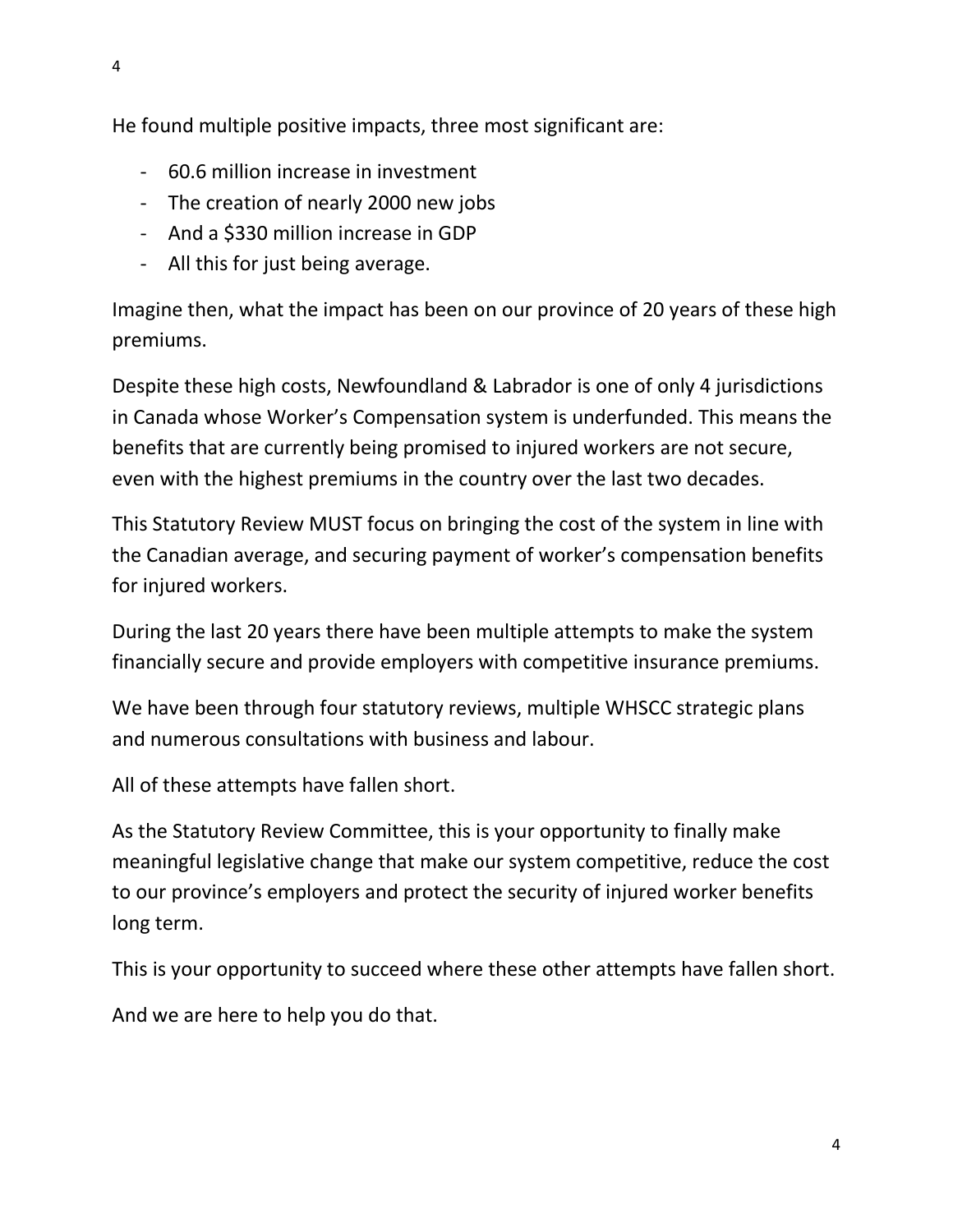I want to be clear that the NLEC's comments surrounding our Worker's Compensation system should not be perceived as an attack on government or the Commission.

Our government and the Commission's Board, management and staff did not create the problem we have today – they inherited it.

Today's comments are also NOT an attack on injured workers in this province.

The Newfoundland & Labrador Employers' Council is NOT looking for cuts to injured worker benefits.

We ARE looking to protect the long term best interest of the Worker's Compensation system in our province.

WHY,

Why is our worker's compensation system in Newfoundland & Labrador so expensive?

It is NOT because workplaces in this province are unsafe.

No, our injury rate has dropped 67% since 2001 and today, thanks to the hard work by employers, employee's, government and the commission, and the investment of millions of dollars by employers in the province, we have one of the lowest injury rates in the country.

Newfoundland and Labrador, is today, one of the safest provinces to work in Canada.

The answer to why our system is the most expensive in Canada can be answered simply:

Our system covers 98% of the workforce – the most extensive coverage in Canada.

In 2010, The Canadian Average of workforce covered was 82%.

5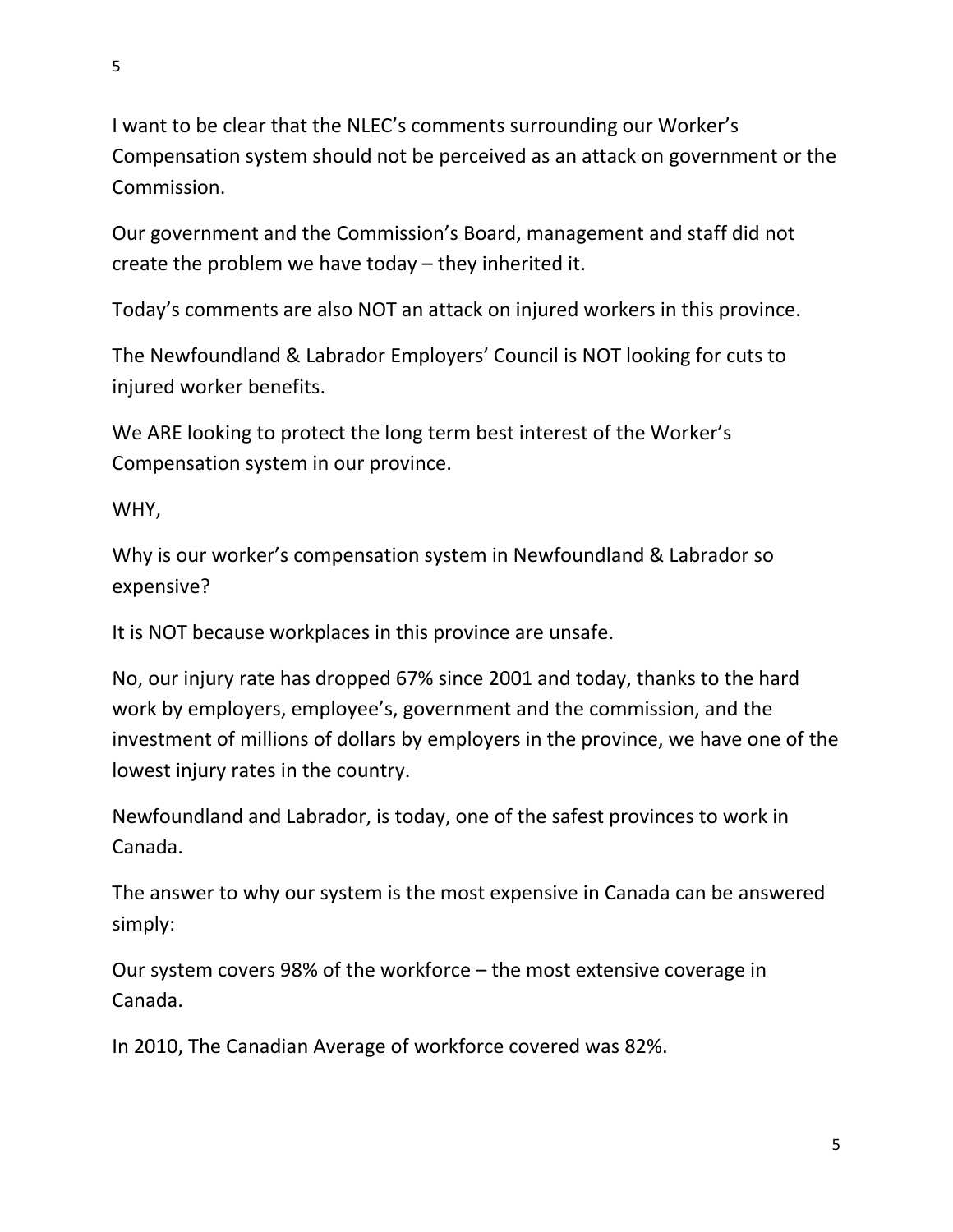No one, including the Employers Council, wants groups of worker's in this province to be unfairly excluded from receiving worker's compensation benefits.

However, the high cost of such extensive coverage is jeopardizing the benefits provided to injured workers in this province and negatively impacting our economy.

If you have the most **extensive** system you will have the most **expensive system** - unless you also have the most **aggressive** legislation.

And we do not have aggressive legislation in Newfoundland & Labrador.

# **We need new legislation.**

In order for you to effect meaningful change in our system where other review committees have fallen short, our legislation must be rewritten to eliminate loopholes, correct inequities and reduce key cost drivers within our system.

Our written submission includes 14 recommendations that do just that. This submission represents years of hard work and research. Many employers contributed to the development of these recommendations, and the NLEC Workplace Safety and Compensation Committee, Board of Directors and staff spent many, many hours debating and researching various recommendations, weighing the pros and cons of each and finally settling on recommendations that are achievable and responsible.

I will not take you through each recommendation today, but I will outline three major areas within Newfoundland & Labrador's Worker's Compensation system where legislative change is needed:

# **#1: A return to insurance principles**

Workers' Compensation is an employer funded insurance system. It is not a social program.

The system is designed on principles known as the "Meredith Principles" -- five basic cornerstones to the original Canadian workers' compensation laws – which have survived since 1913.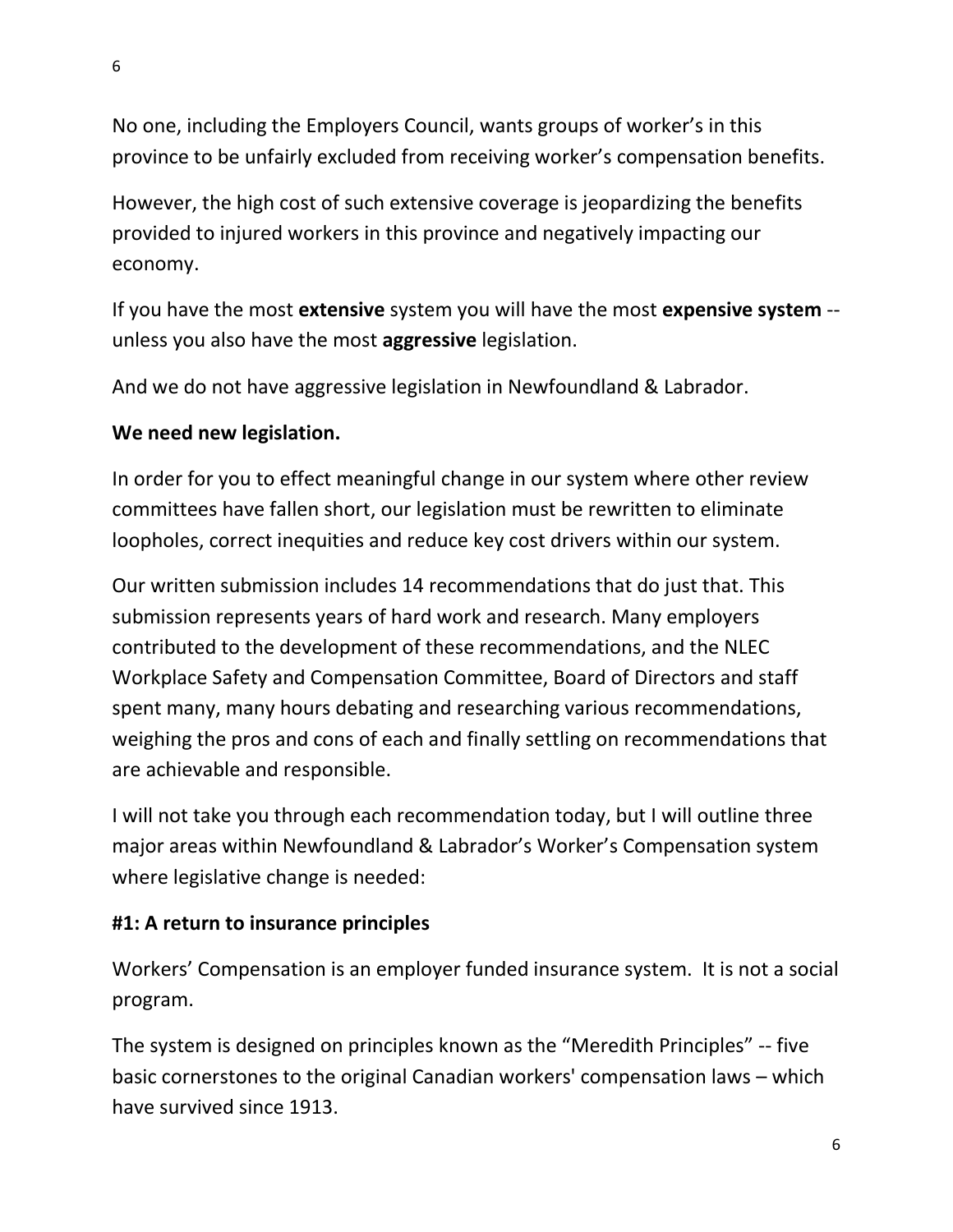The independent management of the workers' compensation system was enshrined in these principles. Let me read you one of these principles:

*The governing board is both autonomous and non-political. The board is financially independent of government or any special interest group. The administration of the system is focused on the needs of its employer and worker clients, providing service with efficiency and impartiality.*

This principle has been compromised by our legislation.

In comparison to other provinces, the Workplace, Health, Safety & Compensation Commission lacks the independence from government required to run the system efficiently.

Decisions that were made in the past for political reasons have contributed to the excessive workers' compensation premiums that employers pay today.

Legislated statutory reviews, like this one, are a prime example of turning operational decisions into political decisions. Decisions that impact the future sustainability of what is supposed to be an independent system.

Running an insurance system that is financially stable, requires decisions that are made in the long term best interest of the system. Politics should not, and must not, enter into the decision making process.

We need an insurance board that is truly arms length from government.

We call on the review committee to recommend legislative changes that will reduce political influence on the worker's compensation system, allowing it to run as an independent insurance program.

#### **#2: Duration**

The length of time it takes someone to return to work in this province is perhaps the single biggest area where our worker's compensation system is an extreme outlier from the rest of Canada.

This is a key cost driver of our workers' compensation system.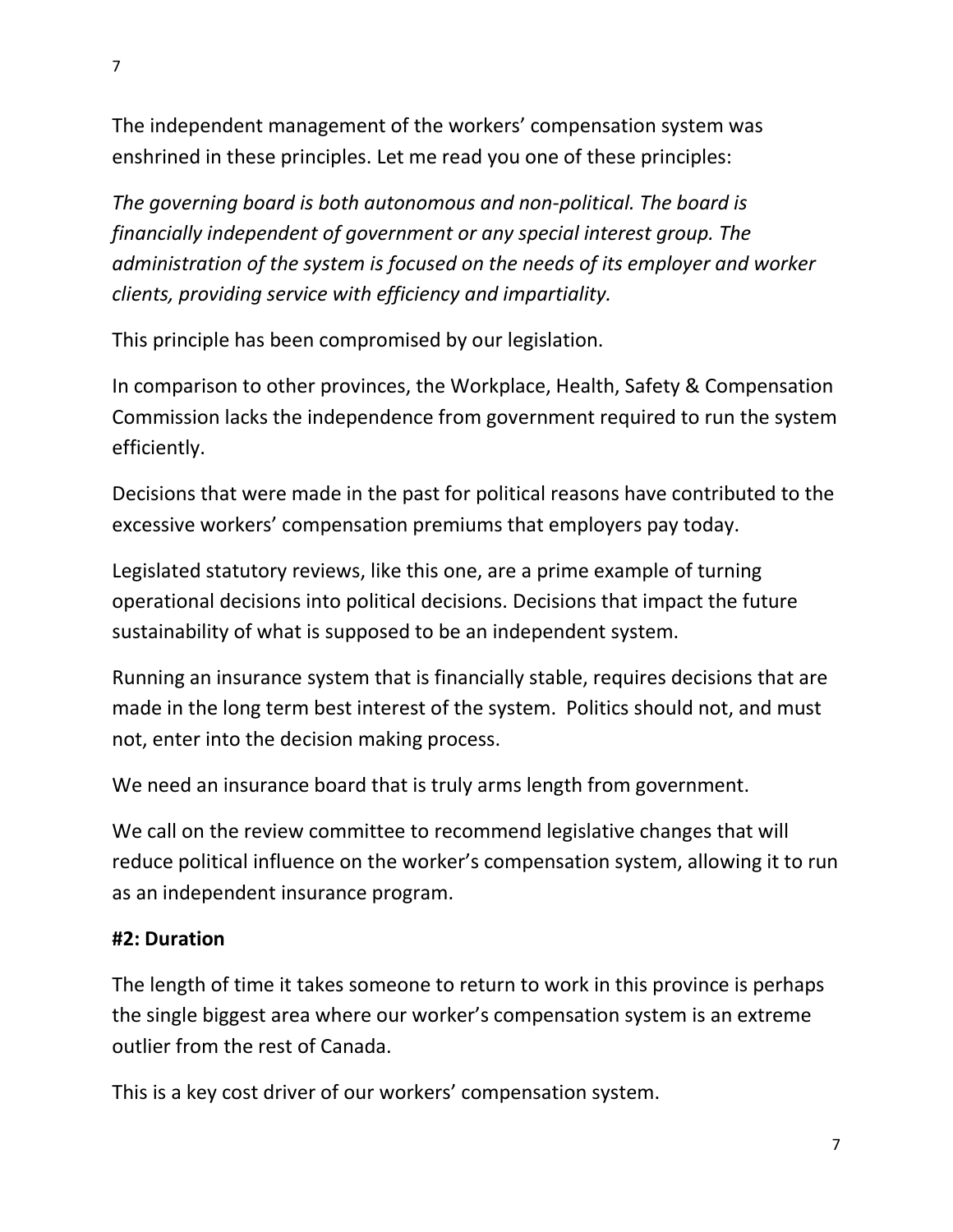#### **SLIDE**

2010 duration numbers from the Association of Workers' Compensation Boards of Canada show the Canadian Average (excluding Ontario who's statistics are not reported) duration is 65 days.

It shows NL's duration at 122.33 days. That's 57 days, or almost 90%, longer than the Canadian Average.

Just compare our statistics to the second worst province of Nova Scotia.

We are talking about our average return to work times following injury being 24 days longer than then second worst province. 24 days is almost an additional 5 work weeks. A month and a week.

#### **Why?**

Why does it take so much longer for a worker injured in Newfoundland & Labrador to return to the workplace?

The commission will use a variety of statistics to explain this discrepancy. Part of the reason is that we cover 98% of the workforce, including seasonal industry and some industry groups that are not covered in other provinces.

And in fact, the fish harvesting industry (which is one such industry) had an average claim duration in 2010 of 162 weeks -- a full 160% longer than the NL average.

Given the fact that claim duration in Newfoundland and Labrador is the longest of any province in Canada, claim duration in the Fish Harvesting Industry has one of, if not the worst return to full medical clearance rates in the country.

Clearly, this industry represents a challenge for our commission and our current system of Early & Safe Return to Work has failed this industry.

Every worker's compensation system in this country has its own challenges, and ours is no different. It is BECAUSE of our challenges we should be working harder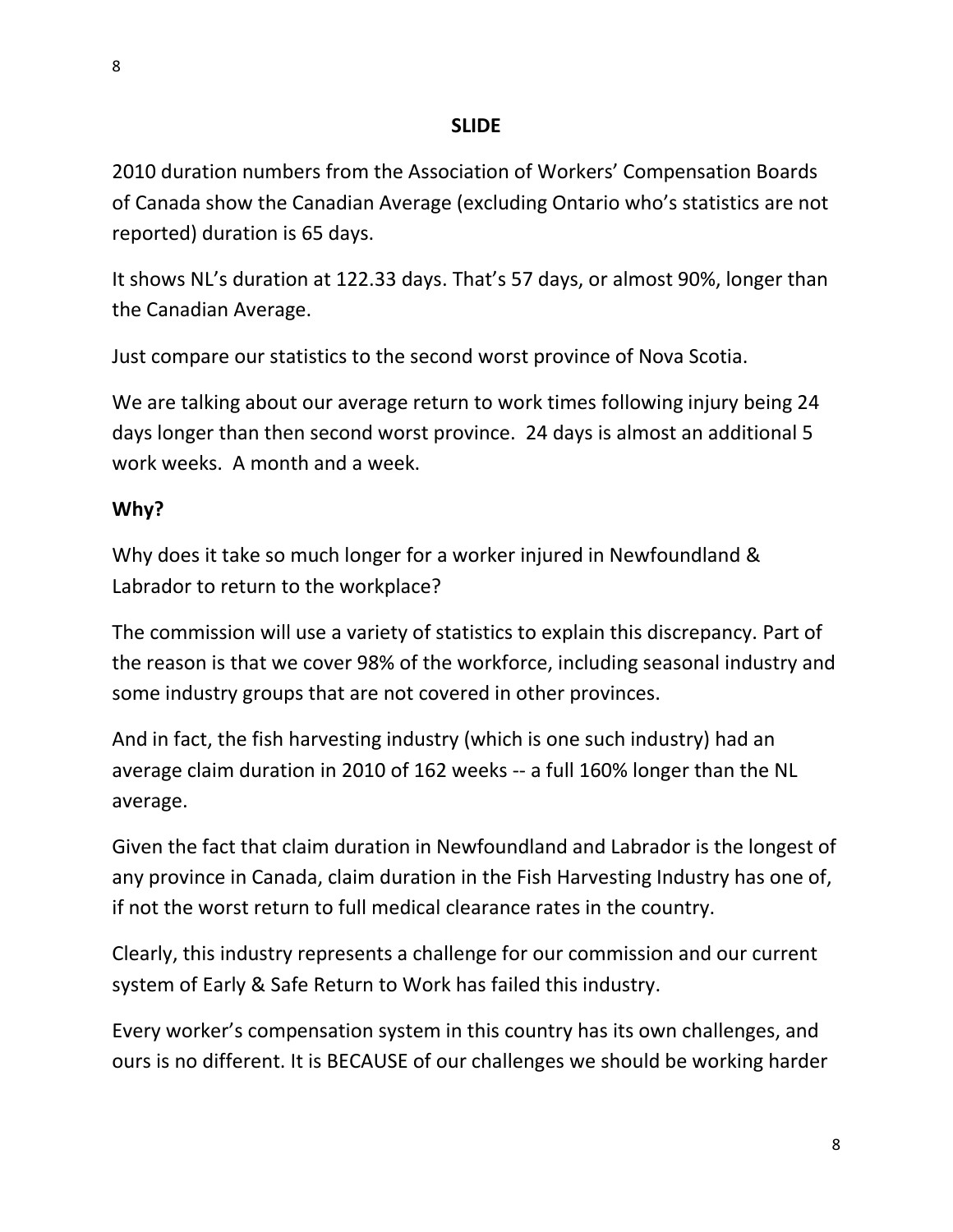to reduce this extreme outlier in our system, as opposed to trying to explain it away.

Whatever the reason, these numbers are staggering. What does this duration statistic say to potential investors? The impact of negative perceptions about our province as a place to do business is significant.

There is no medical evidence to support a workforce in Newfoundland & Labrador that takes more than 10 work weeks longer, on average, to recover from workplace injuries than what is standard in the rest of the country.

A sprain is a sprain, regardless of what industry or province it happens in.

Is this the message that hard working Newfoundlanders and Labradorians want to send to potential investors in our province? Whatever the reason, this is not a statistic that anyone would be proud of and we are calling on your committee to finally address this long standing problem.

As I said earlier, if you have the most extensive system, you will have the most expensive system, unless you have the most aggressive legislation governing that system.

We need to be more aggressive.

We need stronger legislation around duration.

Practitioners of disability management will tell you that expectation setting is key to successful return to work plans. The biggest single determinant for a worker returning to work following an injury is that the worker expects to return to work. And it is in the best interest of the worker to be back in the workplace – because resuming their normal daily routine speeds recovery, makes them better off financially and is good for their psychological well being.

Standardized, medically accepted, disability duration guidelines tied to expectations for coverage is the norm in private insurance.

As an example – if you have an uncomplicated broken bone, there is a medically accepted duration guideline for full recovery of 6-8 weeks. If you are unable to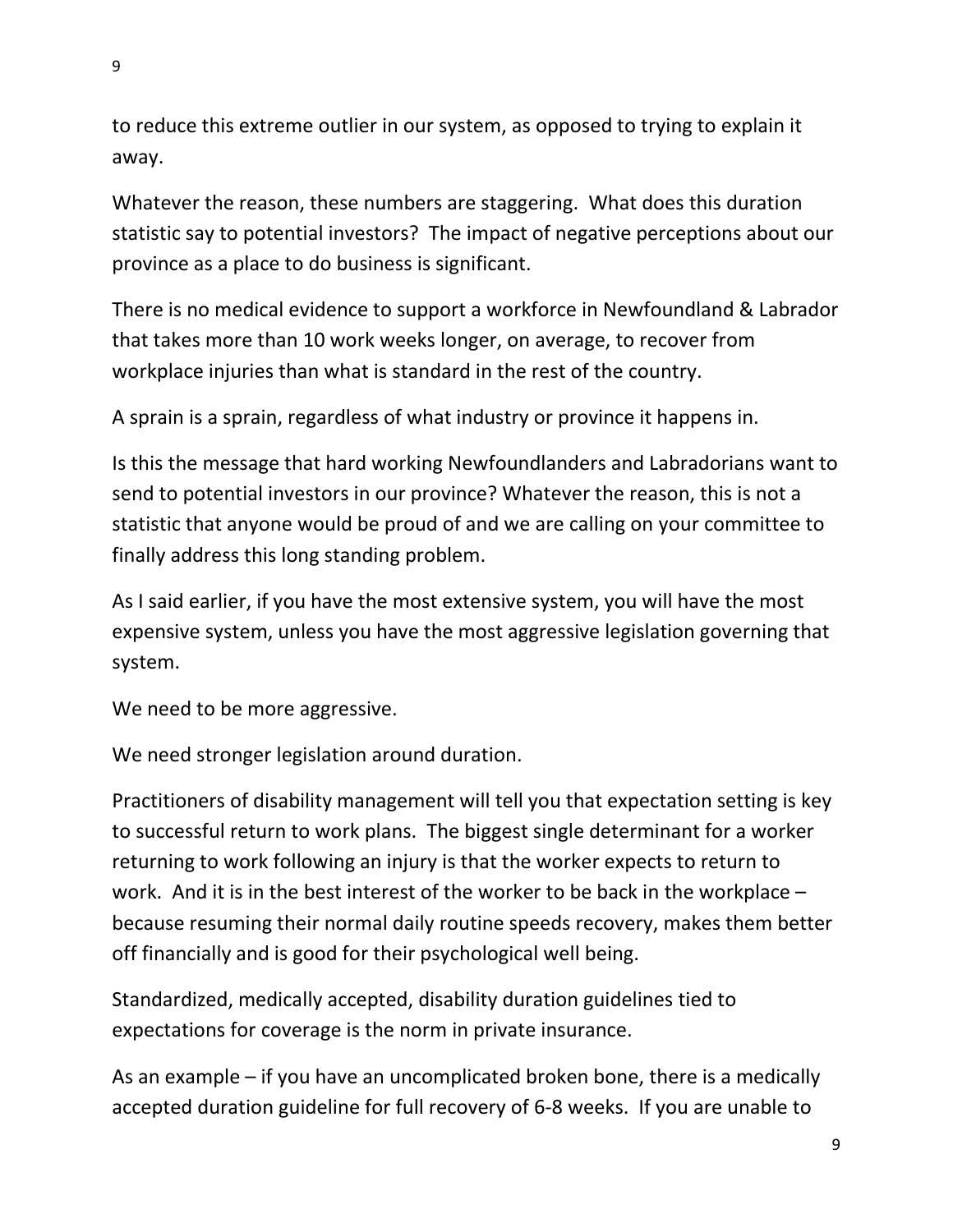return to work for 3-4 months and there is no objective medical evidence to support continuation of the claim, the expectation for coverage has been met long ago.

These situations happen within our current system.

There needs to be a better understanding amongst all parties – workers, employers, the Commission and the medical community as to what these accepted guidelines are.

And the expectation for coverage under Worker's Compensation Insurance must align with these medically accepted recovery times for injuries unless there is objective medical evidence to support a longer recovery time.

This is not about kicking workers off claim before they are recovered. It is about setting expectations and limits within our employer funded system.

The NLEC is asking for you, the Statutory Review Committee, to recommend a change to our legislation that enshrines these expectations for recovery time and benefits coverage in our Worker's Compensation Act.

If we don't do this….costs increase, benefits to other injured workers are jeopardized, and the province's businesses, communities, and employees are viewed as unproductive and uncompetitive -- impacting investment in this province.

#### **#3: Equality & Fairness for all workers:**

In Newfoundland & Labrador, we have loopholes, loopholes, in our workers' compensation system.

One of these loopholes is the calculation of worker's compensation benefits for seasonal workers.

A recognized principal in worker's compensation legislation in all jurisdictions is to restore benefits to the worker at a rate no greater than what they would have received had the injury not occurred. This is a principle of all insurance.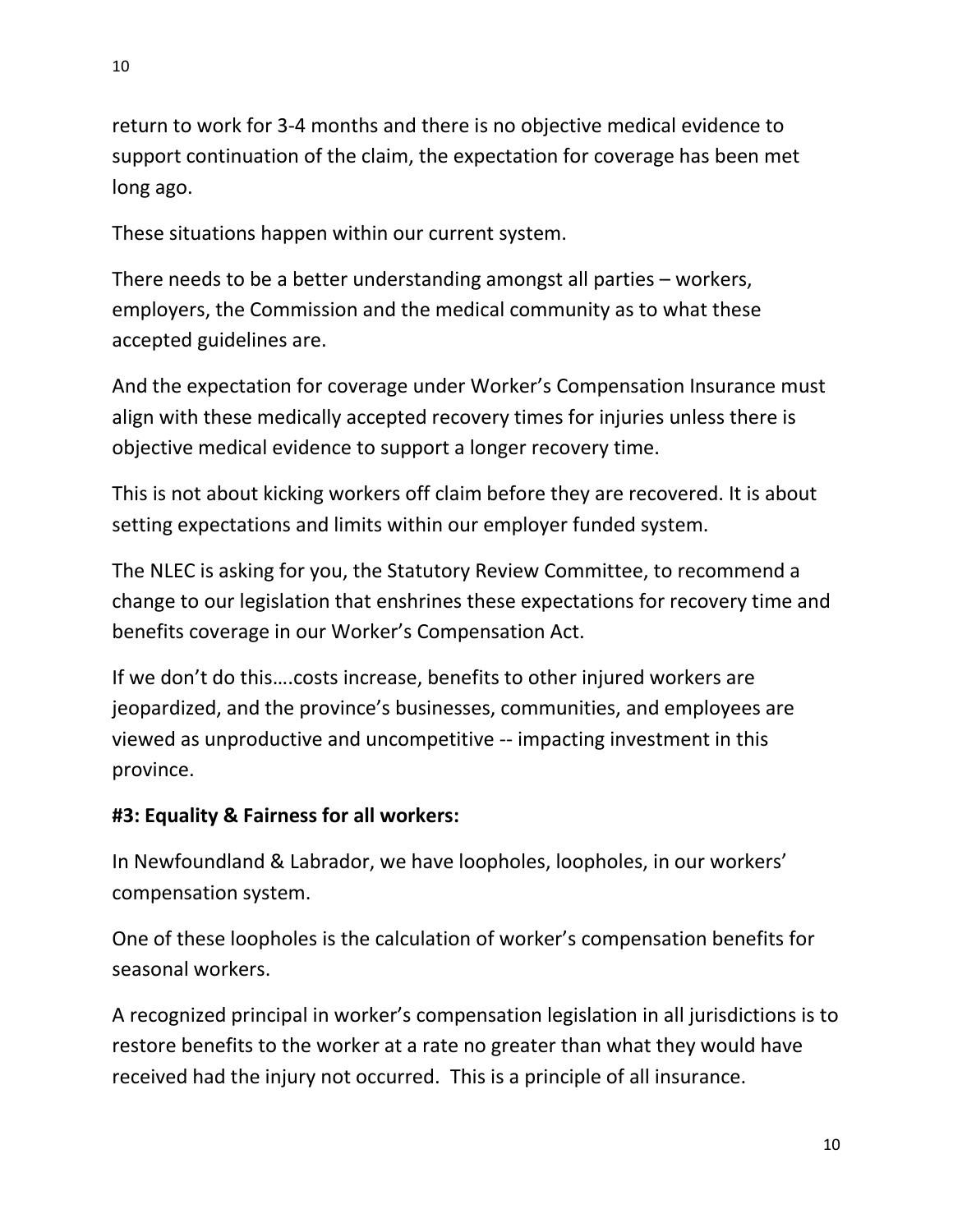Our legislation allows, in some cases, for seasonal workers to actually be better off financially on worker's compensation than if they had they not been injured.

This is because our worker's compensation legislation calculates benefits for seasonal workers the same as they do for non-seasonal workers, regardless of their employment history.

Workers compensation systems in other provinces recognize that, in fairness to all workers, seasonal workers should not be better off financially on worker's compensation than if they had not been injured.

Our province must do the same.

Worker's compensation is intended to be an income replacement program not an income supplement.

This is an unintended loophole that is contributing to the excessive costs of the worker's compensation system in this province and jeopardizing the security of benefits for all other workers.

We are asking for you, the Statutory Review Committee, to address this, and other loopholes existing in our system -- ensuring fairness and equality for all workers.

### **Conclusion:**

It is important to remember that Worker's compensation is NOT a social program funded by government, it is an insurance system fully funded by employers.

In preparation for our Statutory Review submission we travelled across the province twice, the first time holding focus groups with employers to discuss their challenges and recommendations, and the second to attend the public consultations.

We have talked with many employers in this province, some who have presented to this committee, and some who were unable to.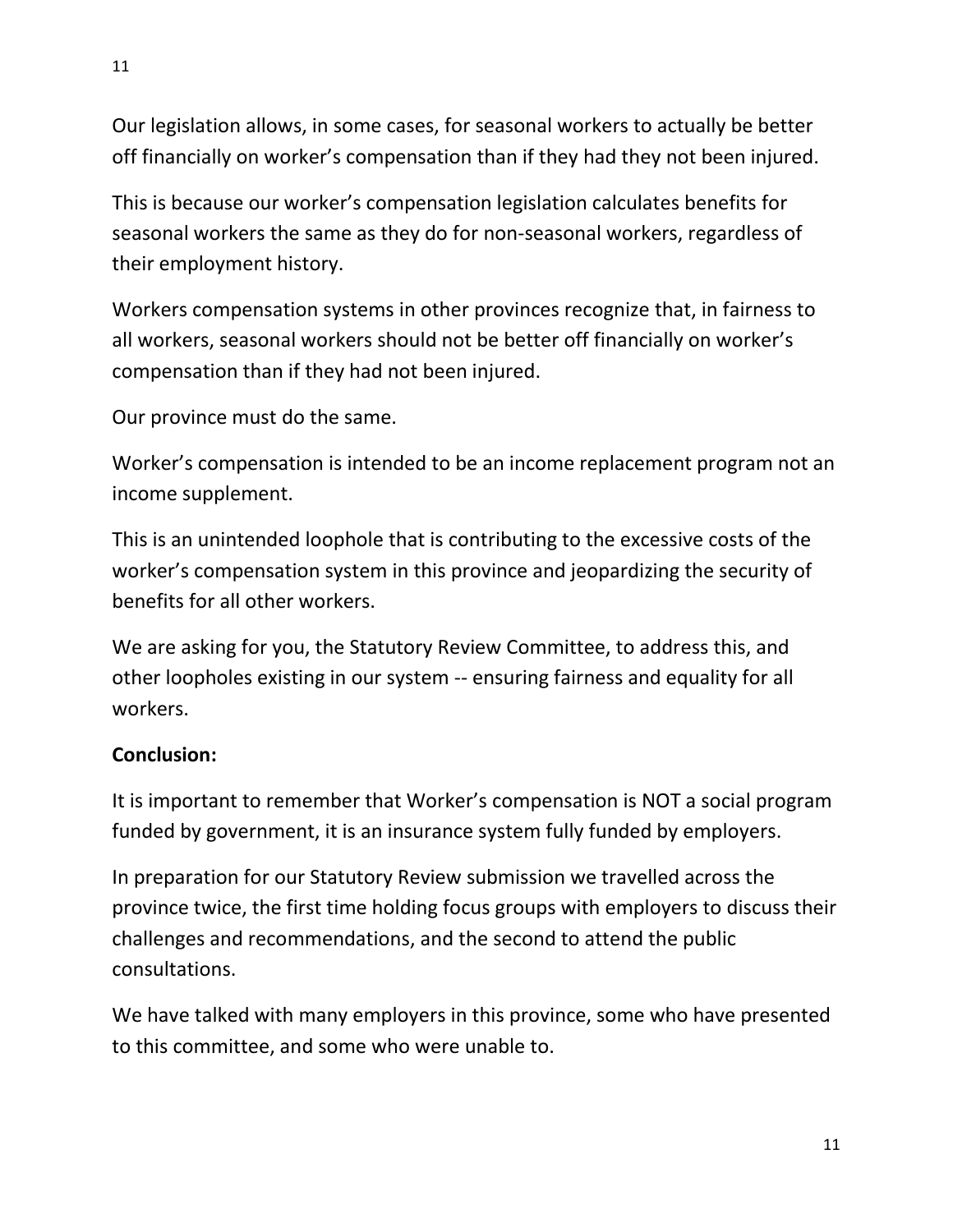Through these discussions, the impacts as outlined in the Gunderson research are clear: Our current system is too expensive and it is disadvantaging our employers, and "killing" investment, jobs and wages.

Locally owned businesses across this province have told us of losing out on contracts against firms from other provinces due to their excessive worker's compensation costs, of the inability to hire or expand due to their high premiums, and of their worker's compensation premiums being the difference between being profitable, or having to shut their doors.

You heard from some of these employers yourself. One employer in central Newfoundland told you that this system is "killing his spirit as an entrepreneur"

Employers in this province are tired of funding a system that finishes in last place.

Because even after two decades of paying the highest worker's compensation insurance premiums in the country, the benefits provided to injured workers in this province are still not secure.

In 2013, all Newfoundlanders & Labradorians should expect, and deserve, better.

It would be irresponsible to discuss any increase in benefits until our system is financially secure.

Your committee must first recommend the removal of inefficiencies, inequities and loopholes that currently exist within our system that are driving up its cost.

Two decades is too long.

This is your opportunity to finally eliminate the tarnish this system represents on our province's reputation. To eliminate its negative impact on our economy, to protect the long term best interest of the system and finally secure injured worker benefits.

The challenges within our system like those I've outlined today are MAJOR challenges that require MAJOR changes.